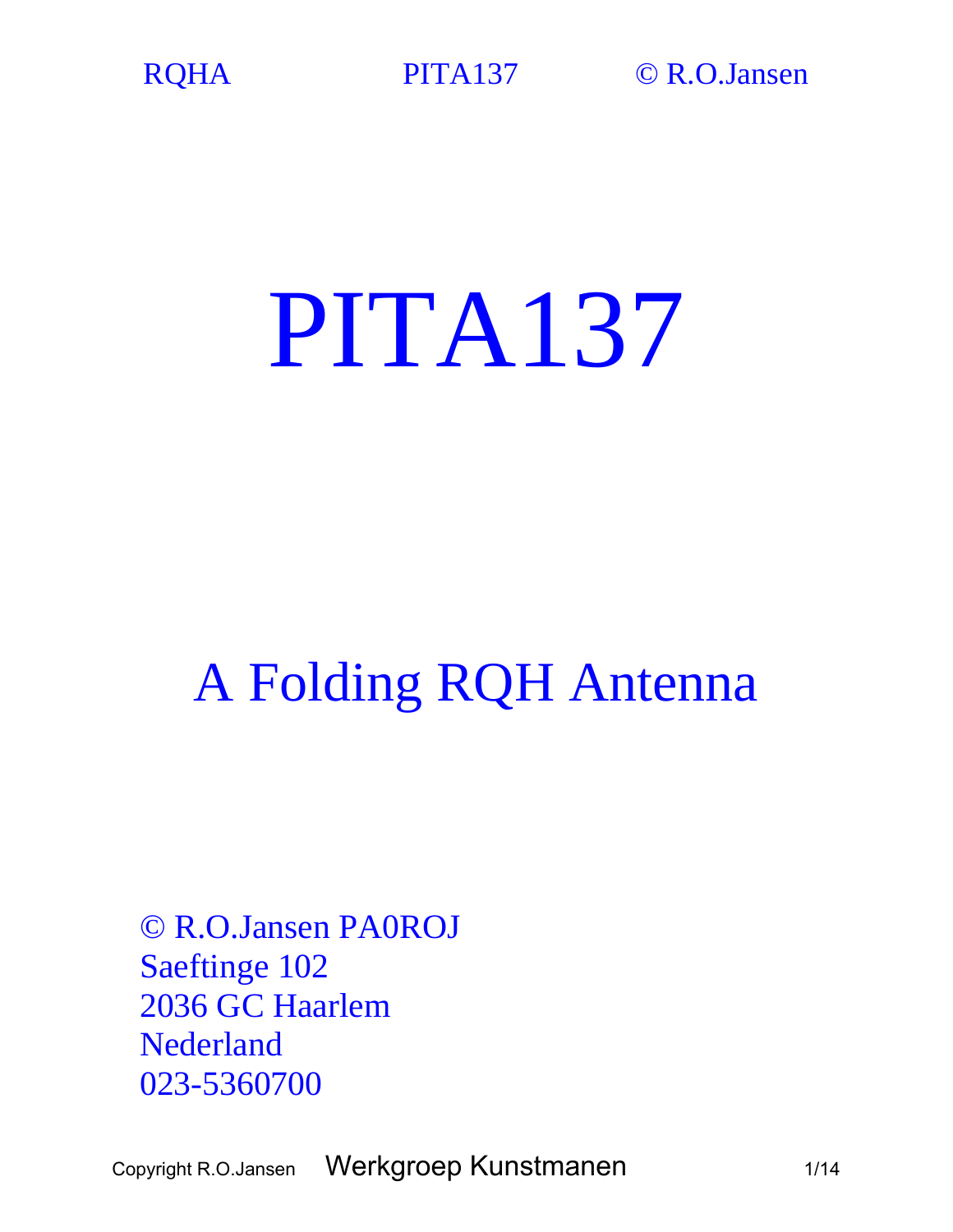1 January 2000

### **The PITA137**

For a number of years I have been taking my weather satellite receiver and a Resonant Quadrafilar Helical Antenna along on my holidays outside the Netherlands. On these occasions, I try to receive signals from weather satellites, which happen to be passing by. I record these signals on my DCC recorder, for decoding once I return home, with e.g. WXtoimg or SatSignal. This provides me with images of the area visited. Until two years ago (1998) I used a RQH constructed from thin coax cable. Although this was extremely foldable, it was also very sensitive to mis-matching. Matching the very low characteristic impedance of about 25 Ohm was an additional problem. I therefore searched for a simple system, to construct a RQH with an impedance of about 50 Ohms, which could be assembled and disassembled quickly. A couple of years ago I noticed in a space programme how "self unfolding" aerials were being used. Furthermore I have in my collection of military communication equipment a "portable" transceiver (RT-196/PRC-6) which the Americans used in the Korean war. The antenna for this transceiver consists of a number of aluminium strips, which have a width-wise hollow shape. Once these strips are unlocked they stretch to about 50 cm. After use, they are simply wound around the transceiver again and locked. It occurred to me that a steel measuring tape exhibits similar behaviour. A new design for a RQH to accompany me on my vacation was thus born. This antenna is easily constructed on a home-brew basis, it shows good reproducibility and takes up hardly any luggage space. I tested a prototype of this aerial in September 1999 in Lombok (Indonesia) and the final design during my last vacation (third/fourth week December 1999) in Goa province, (India). Note 1

The requirements for this new design were:

Easy to reproduce with simple tools Use of easily obtainable materials from a "hobby shop" A symmetrical model, i.e. two equal dipoles (loops). An impedance of around 50 Ohms. No antenna amplifier to be used. A reproducible 90 degree phase shift between the two dipoles. A correctly **BAL**anced-**UN**balanced circuit, which is essential for a uniform all-around radiation pattern, i.e. no nulls. In terms of baggage, it should not be too heavy or take up too much space.

I settled for a RQH design which uses two equal dipoles. The vertical components should consist of pieces of metal (measuring) tape, which could be rolled up. After many experiments and visits to my local hardware store and "hobby shops", I finally decided that the "Stanley" MYLAR coated (to prevent corrosion) measuring tape, which has a width of 19mm would be most suitable. The height : diameter relationship of this antenna was chosen in such a way that maximum sensitivity would occur at about 30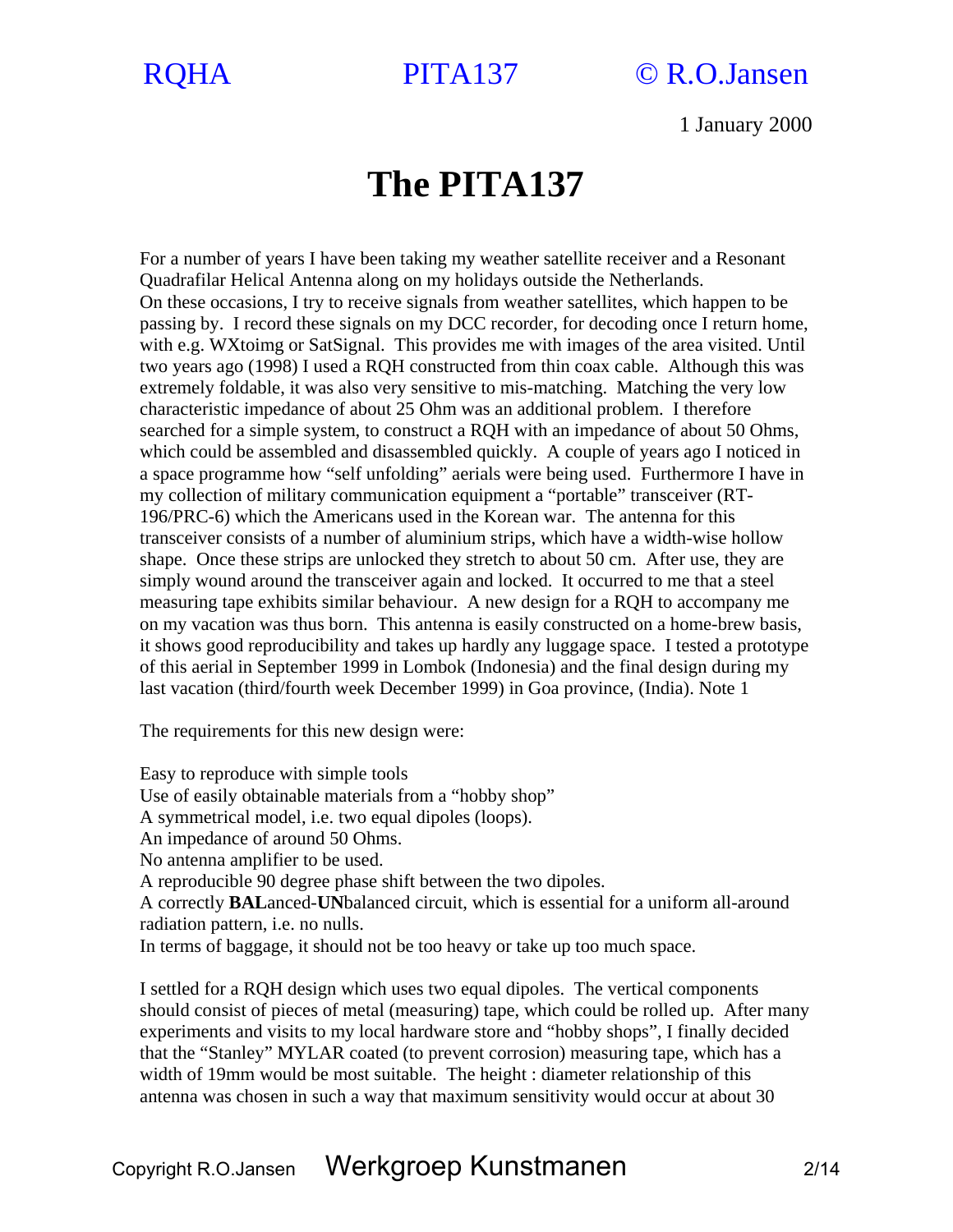



degrees above the horizon. However should would be constructors require maximum sensitivity at the horizon, choose a longer, albeit thinner imaginary cylinder. Since we require 4 pieces, each 90 cm long for the two dipoles, it would appear that a 5 meter "refill" is the cheapest solution. WARNING: Protect eyes when opening and unwinding the tape and do not do this in the presence of others. The strip, once released will unroll into a 5 meter long strip with lightning fast speed! Be extremely careful and use safety glasses! Cut 4 pieces of 90 cm from this tape with tin snips, or something similar. Do not use the scissors out of the sewing basket. This would render them useless for other uses, as a result of the high quality of the hardened tape. Next drill a 4mm hole in the middle, on both sides of the tapes, 1cm from the tape ends. As the tape is produced from hardened steel and additionally has a very slippery surface, the drill may quite easily slide. I solved this problem by producing a template from a couple of pieces of scrap wood and a piece of steel strip, in which I drilled a 4 mm hole. Refer photo 1. When drilling the strips, use safety glasses and protective gloves!





The horizontal components consist of aluminium strips which are fixed by screwing them between discs or square pieces of strong, at 137 MHz low-RF-loss material. These horizontal sections are then connected to each other by means of e.g. plastic pipe, following which the measuring tape strips are mounted between the top and bottom ends of these aluminium strips, using M4 nuts and bolts. Refer photo 2.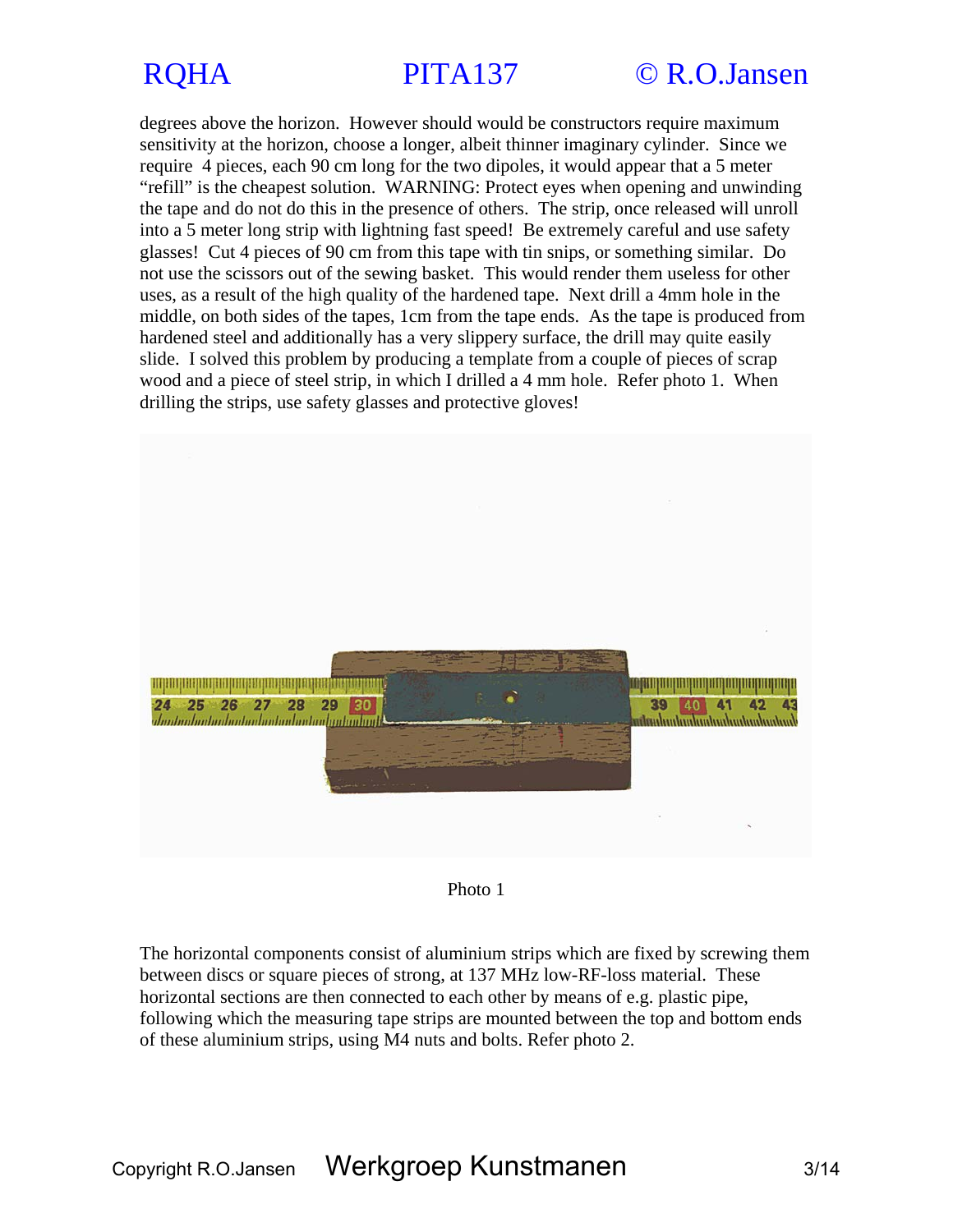





The 8 strips are produced from 15mm wide, 2mm thick aluminium strip. The quality should be semi-rigid, or better still rigid. Drill two 3mm holes on one end of these strips and one 4mm hole at the other end. Place the side in which the 4mm hole has been drilled in a vice and bend at right angles. Refer figure 1.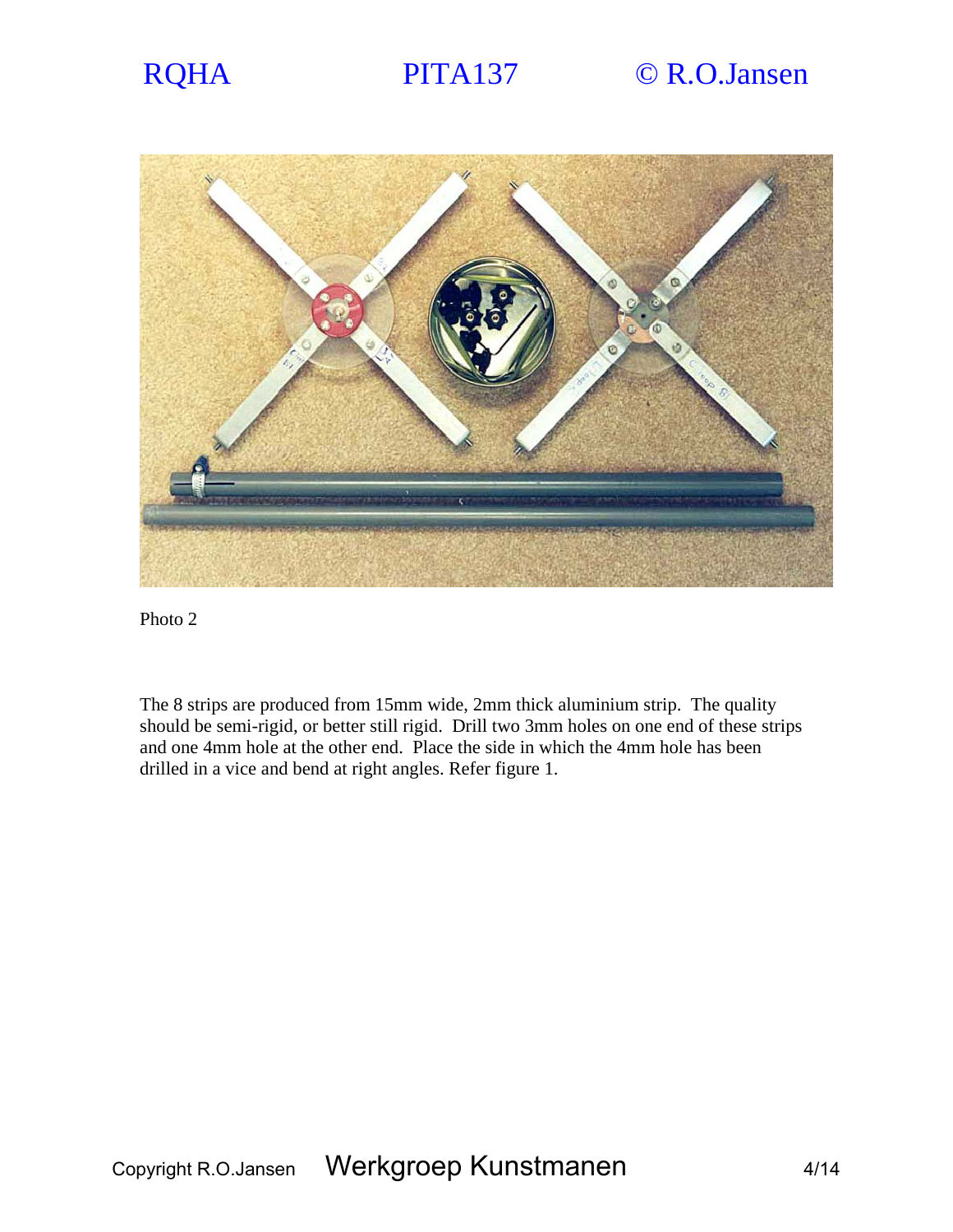





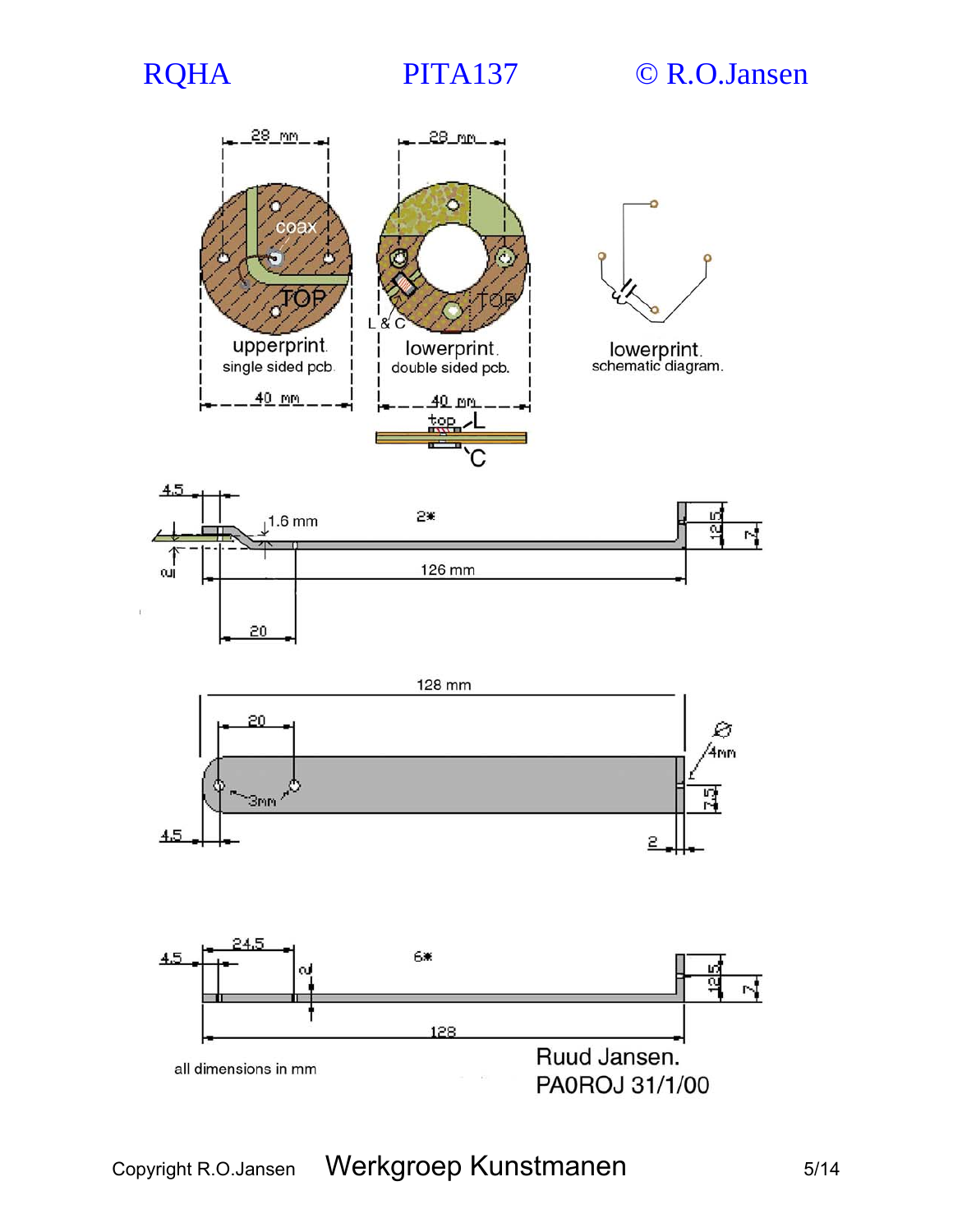Between the discs or squares, a piece of pcb, (1 on top and 1 at the bottom) will be fitted later on. One is used for the two components responsible for bringing about the 90 degree phase shift (lower print) and one, which facilitates connection of the antenna cable to both dipoles (upper print). Two of the bottom 4 strips below have to be off-set slightly between the two mounting holes. This is because these two strips, must make contact with the upper print rails on the double sided pcb. (Refer photo 3 and 4).



Photo 3

As a result of this bending, the two outer 3mm holes on the strips, (as viewed from the centre) will no longer match the holes in the two plastic sheets. They have in fact shifted1.5 to 2 mm toward the "inside". A little filing will solve this problem. The two "crosses" are both provided with plastic, or other low RF loss reels, blocks or bushes, in which later the plastic pipe, which forms the "spine" of this aerial is inserted. Fixing the bushes and consequently the upper and lower horizontal antenna components can be accomplished with a small bolt, or after sawing a partial slot in the bush, with a hose clamp. The plastic pipe can be divided into two or three pieces, which may be assembled as a single length by means of suitable sockets. My solution was to use two pieces of grey electrical pipe, allowing one piece to be inserted into the other, which following assembly on location is secured with a hose clamp.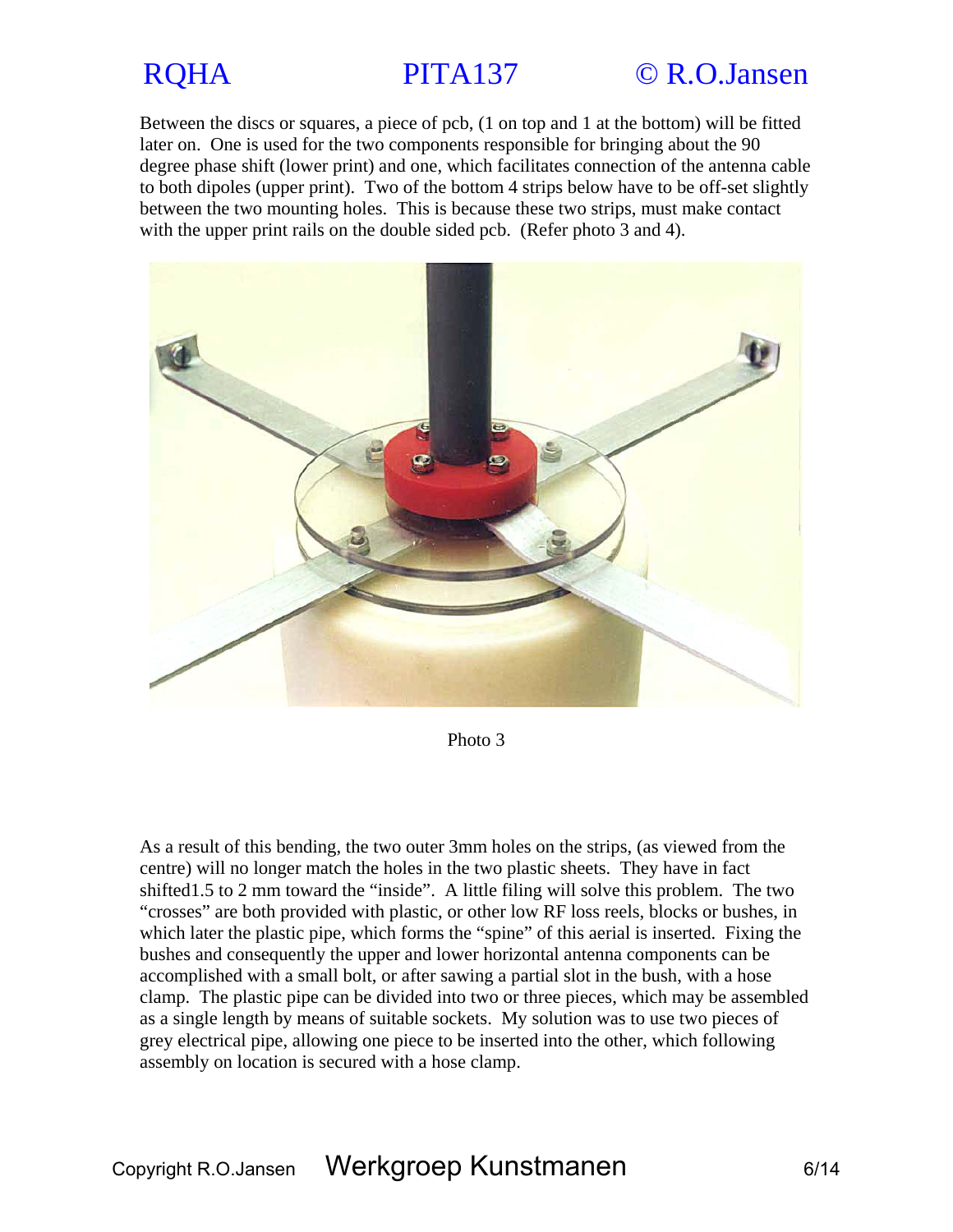



Photo 4

The 90 degree phase shift.

In order to obtain the required 90 degree phase shift between the two dipoles, which is essential if circular polarisation is to be achieved, I have applied a not commonly used approach (Note 2). Once the aerial has been assembled and the "crosses" have been mechanically turned 90 degrees in relation to one another, the two crosses are pushed a little closer to each other, so that the measuring tape will assume a curved shape, which results in a pure imaginary cylindrical shape. The materials chosen will produce an aerial with a characteristic impedance of approximately 50 Ohms. Connection at the bottom of the two dipoles which are at right angles to each other, is effected with a piece of double sided pcb. The copper tracks above are identical to those underneath, however they are mechanically rotated 90 degrees in relation to each other (refer photo 4). Thus by filing or cutting appropriate channels on both the top and bottom side of this double sided pcb, the two dipoles are electrically separated from one another, (refer photo 5).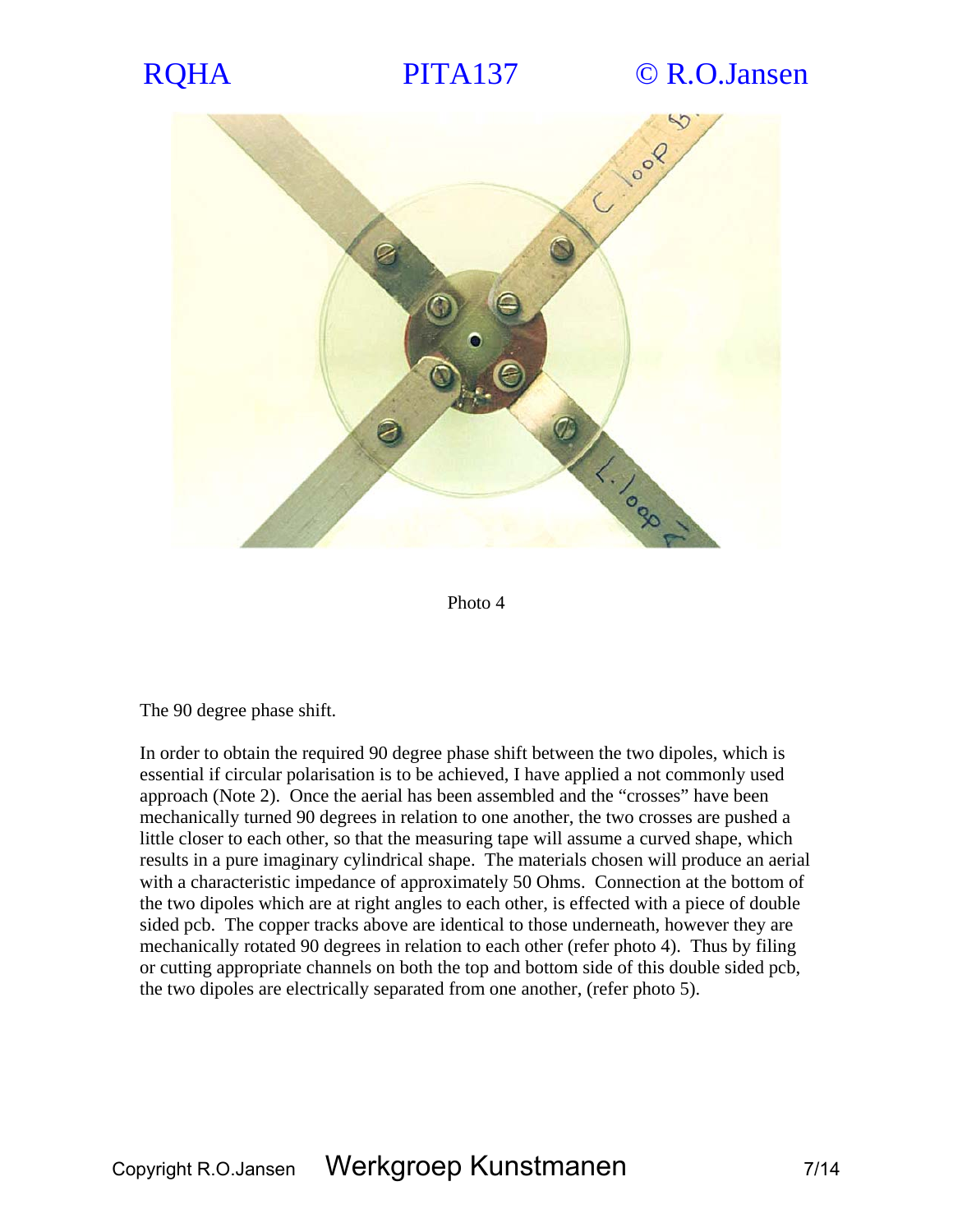

Photo 5

If we now solder an inductor across one of the cuts (above) and a capacitor across the other (underneath), both of which have an RF impedance of around 50 Ohms at 137 MHz, a phase shift of 90 degrees will occur between the two dipoles. By connecting the two dipoles in parallel, the imaginary resistance of the capacitor (-j50) will negate the imaginary resistance of the inductor  $(+150)$  and the impedance of the aerial will be 50 Ohms.

Mathematically this may be expressed as:

Z1 = dipole of 50  $\Omega$  with a series inductance (j50 $\Omega$ ) Z2 = dipole of 50  $\Omega$  with a series capacitance of (-j50 $\Omega$ ) Connecting the two dipoles in parallel results in:

$$
Z_1//Z_2 = \frac{Z_1 x Z_2}{Z_1 + Z_2} = \frac{(50 + j50)x(50 - j50)}{(50 + j50) + (50 - j50)}
$$

$$
= \frac{2500 - jx jx 2500}{100} = \frac{5000}{100} = 50 \Omega
$$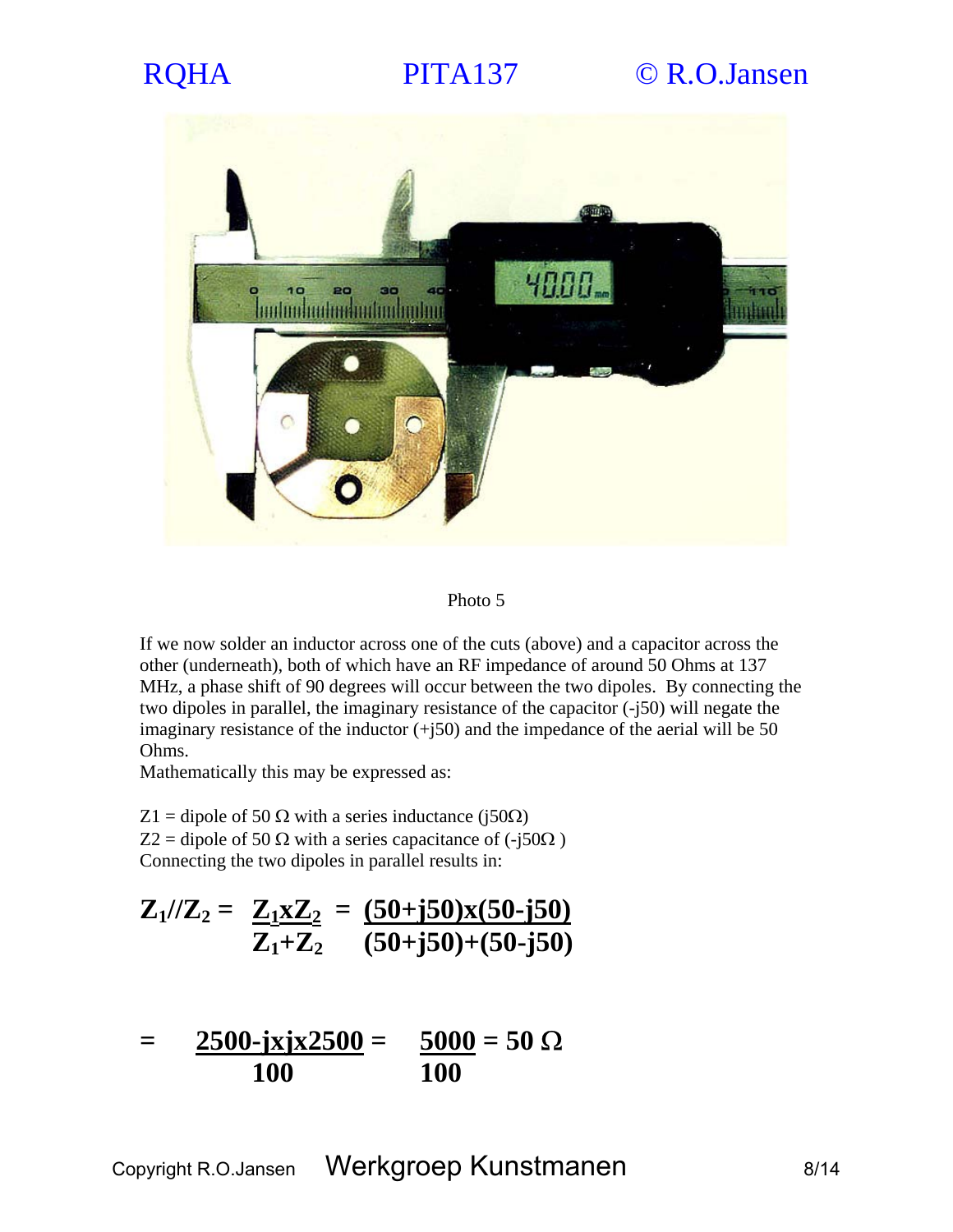

Refer drawings 2a and 2b.

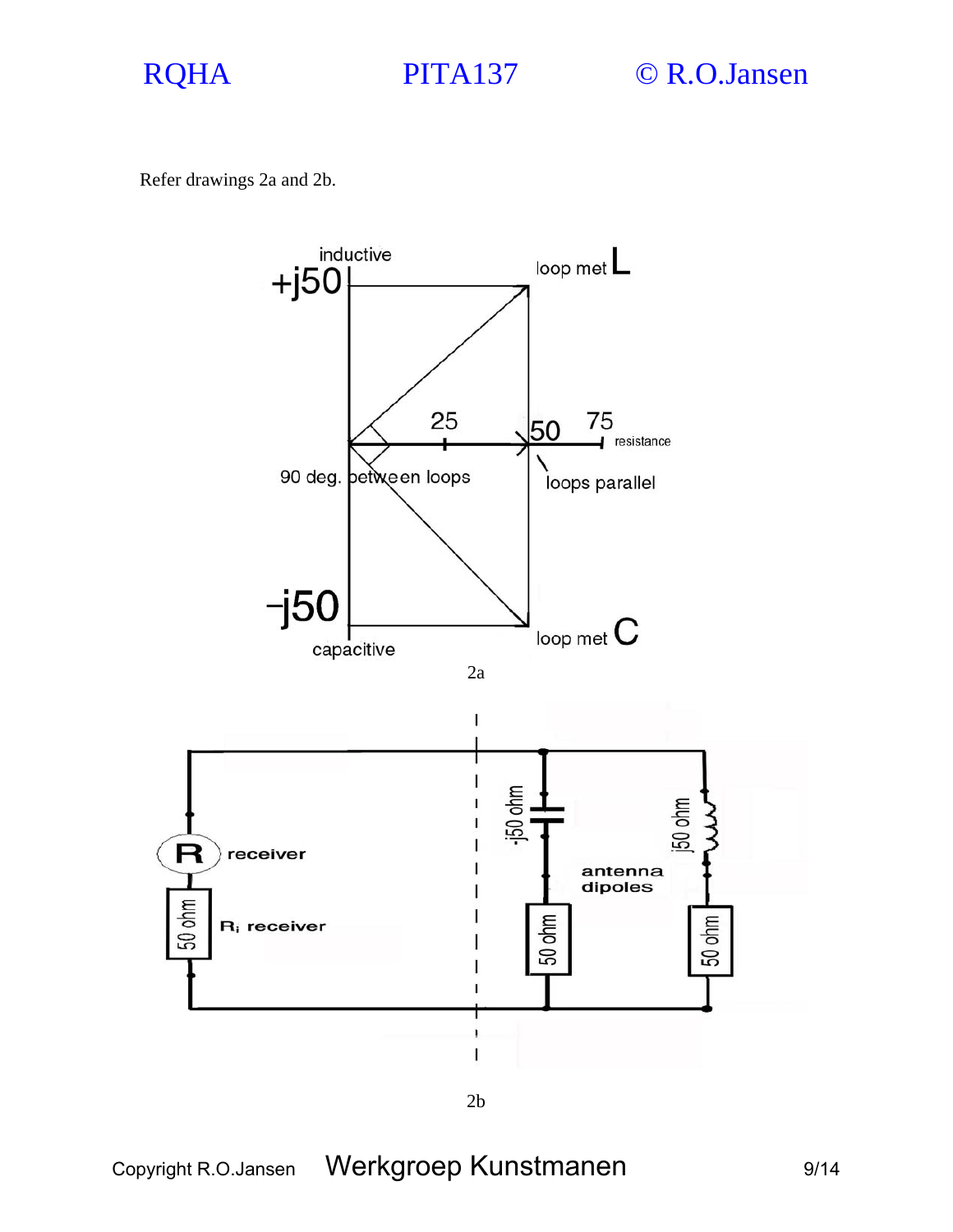Remove some of the copper surrounding the 3 mm holes and use insulated washers to prevent that the upper printed tracks make contact with the lower tracks. Although the dimensions of each individual dipole were chosen for them to be resonant at 137 MHz, the individual resonant frequencies will now be either lower (series inductor) or higher (series capacitor). The resonant frequency of the aerial will nevertheless revert to 137 MHz, once the two dipoles have been connected in parallel. By using a smd capacitor and inductance, a mechanically stable construction will be achieved. (refer photo 6 and figure 3).



Photo 6

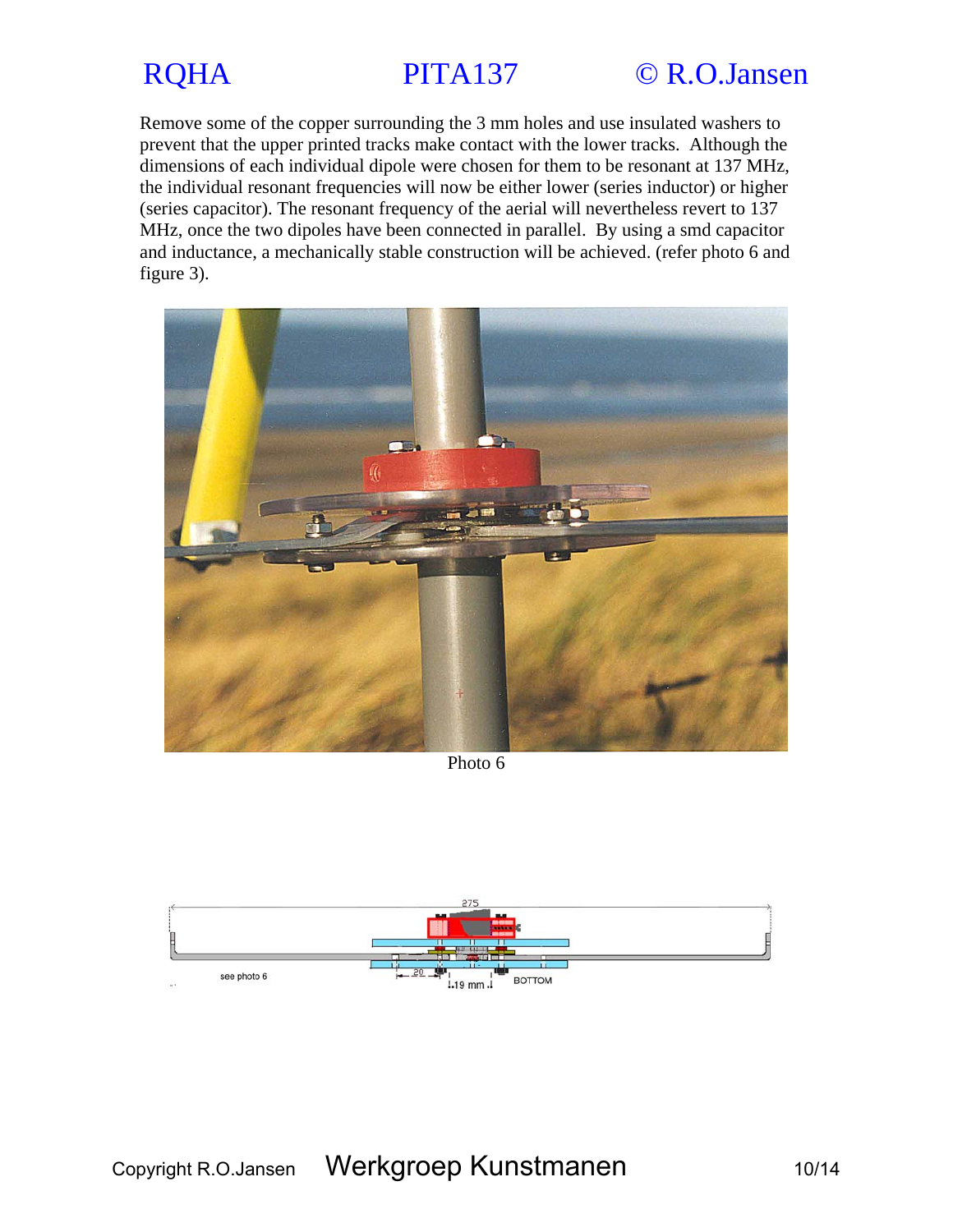The coax cable from the receiver to the dipoles is connected at the top, by means of a small pcb. (Both pcb's do not have to be etched! Using a small file to remove unwanted copper is sufficient ). The antenna coax cable may be soldered directly to the pcb. In order to allow easy connection, I used a SMA chassis connector on the pcb for this purpose (refer photo 7). If desired, a 137 MHz pre-amplifier may also be connected.



Photo 7

For the BALUN, I used a solution, which in contrast to all other options is the **only** one, which will almost completely eliminate the skin effect, independent of frequency and phase shift, without mismatch. This thus results in a perfect match between the symmetrical dipoles and the asymmetric coaxial cable Note 3. This BALUN is constructed by pushing 10 torroidal cores of the FT23-43 type, as high up as possible on the piece of coax which protrudes from the pcb, (I used thin Teflon coax with a diameter of 2.35mm). For those wishing to know more about the why's and how's, I suggest you take a look at our Technote dealing with this type of aerial (Library Working Group Kunstmanen). If a larger diameter coax cable is used, e.g. RG58/U, 10 FB43-2401 torroidal cores could be pushed up along this cable. Important is that the cores are of type 43 and that the inside of the core fits as snugly as possible around the coax cable. Refer photo 8 and figure 4.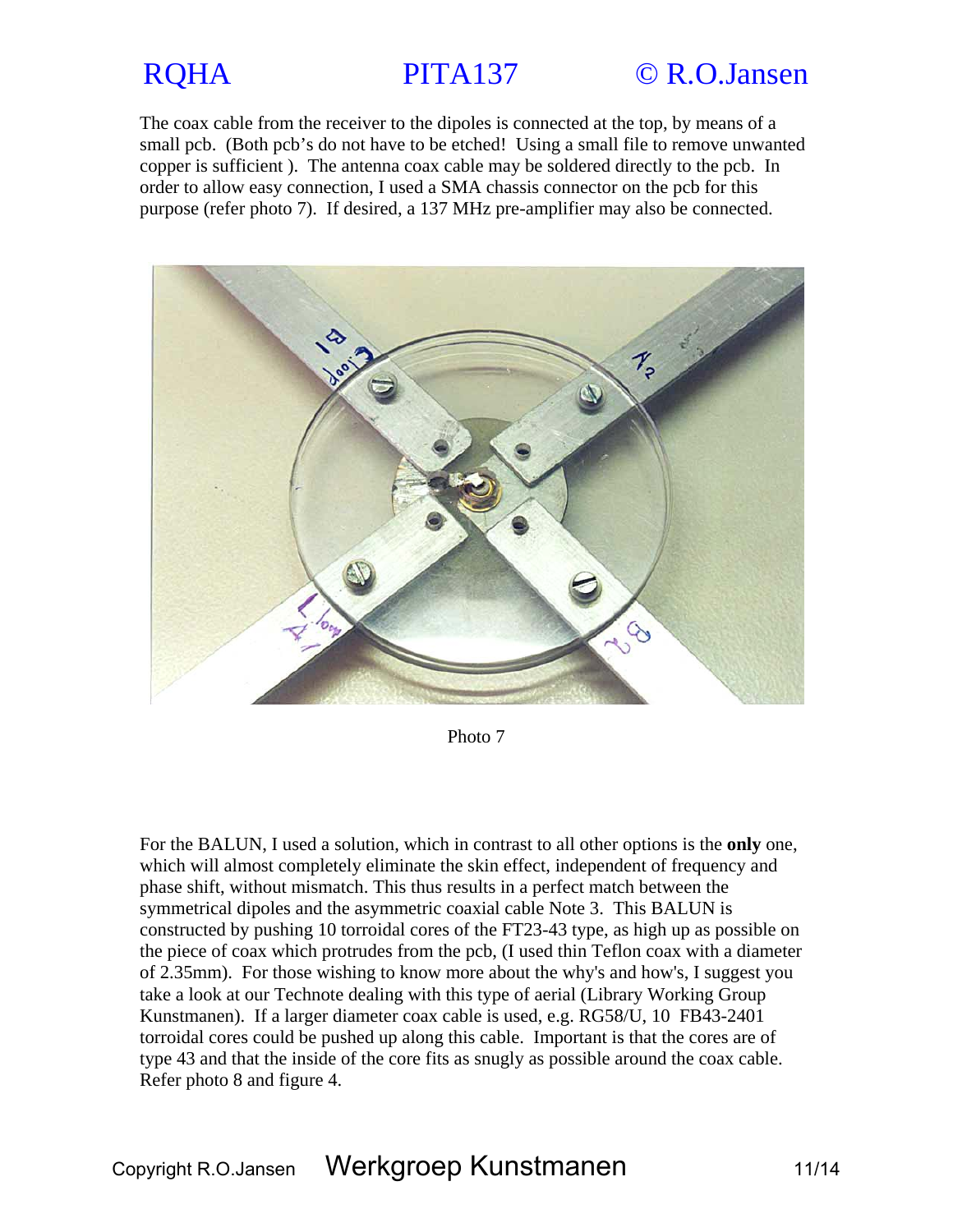



Photo 8



Fig. 4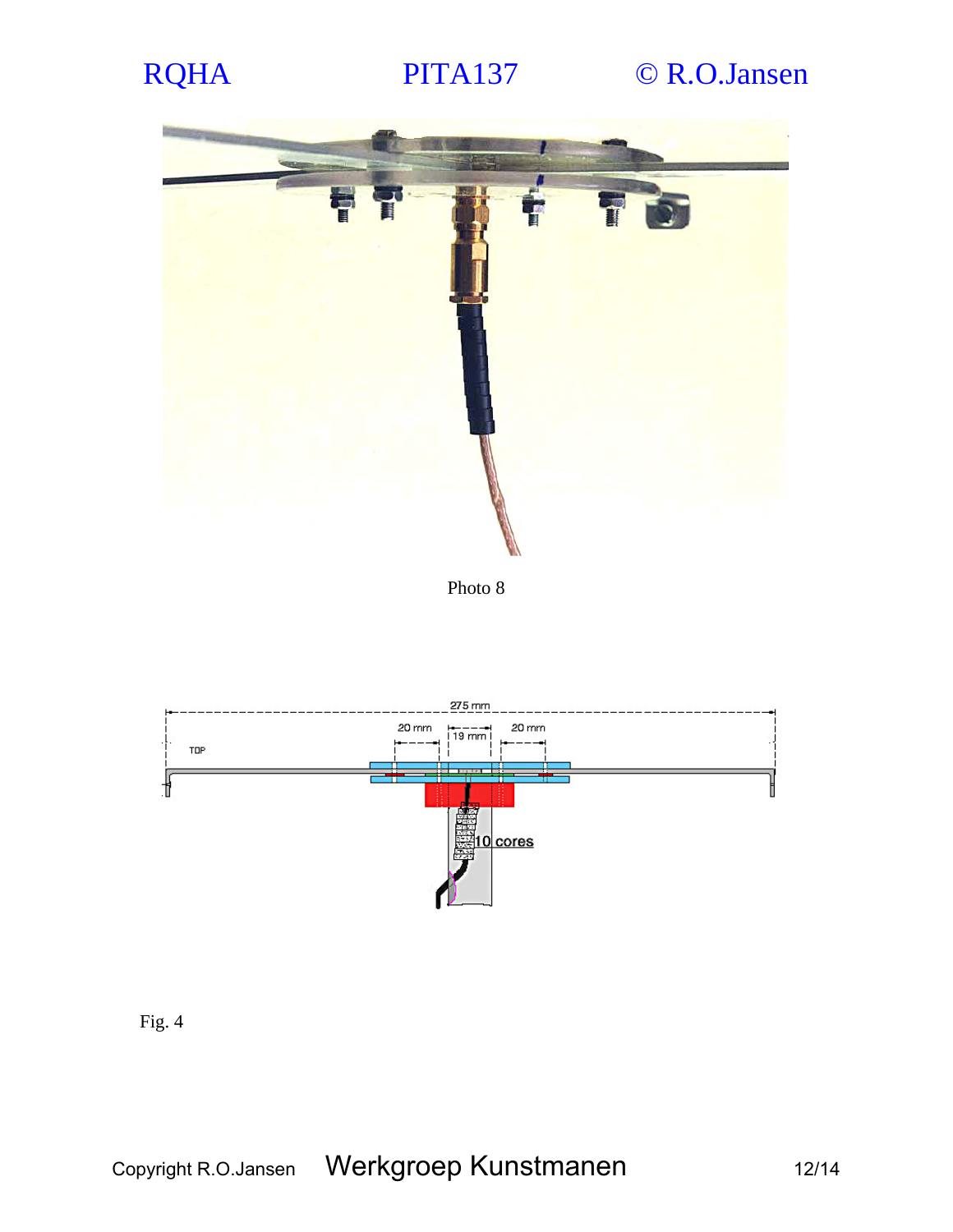Materials needed:

4 pieces measuring tape, each 90 cm in length at a width of 19mm. Cut these pieces from a 5 meter Stanley measuring tape refill – No 0-32-607

8 aluminium strips, 15mm wide and 2 mm thickness

4 round (or square sheets of polycarbonate (Lexan, Makrolon or similar) or other plastic material with an approximate diameter of 90 mm and a minimum thickness of 3mm.

2 pieces 1.6mm thickness pcb (1 single sided, 1 double sided) at 40mm diameter

A few pieces plastic 40 mm round, intended only for fixing both of the "crosses" to the central pipe.

One or several pieces of tubing. I used two pieces of grey electrical conduit, which can be slid into one another (external16 and 19 mm).

A hose clamp (15-25 mm) to secure the centre pipe.

1 (or combination of two) SMD capacitors approximately 23.3 pF.

1 Inductor approximately 58.1 nH

10 torroidal cores type Amidon FT23-43 (when using thin coax) or FB43-2401 (when using RG58/U). Note 4

8 M4 bolts with matching (rounded) nuts) to secure the measuring tape.

16 M3 bolts with matching nuts, the length of which will depend on the thickness of the plastic pieces etc.

Various Nylon and metal(spring) washers.

I used stainless steel for the metal components to make the system weatherproof.

The aerial may be strung along a piece of Nylon string or simply placed on a table (wood, plastic or similar), another alternative is to use a tripod (photo 9).

The drawings and images should be sufficient to clarify construction details. Should you have any questions relating to this aerial, I can be reached via E-mail or by telephone. Phone +31 23-5360700 (between 17:15 and 18:45 UTC) E-mail ruud@jendela.nl or ruud@farbridges.net

Note1.

Of course it is not necessary to travel to distant warm countries to test receivers and/or aerials. However the difference lies between sitting somewhere on a cold low lying spot, with chattering teeth, under a grey sky and in the rain, or in sitting at a white sandy beach under an umbrella, with a cold (local) drink, observing the fishermen and dolphins. This makes it worthwhile, for me to spend my vacation budget as much as possible in warmer climes. Additionally it provides me with a unique opportunity to receive weather images of areas which I cannot cover in the Netherlands.

Note 2. UKW-Berichte (VHF) 3/85. Genaue Zirkular-Polarisation-und wie man sie erzielen kann (Exact circular polarisation and how this can be achieved) Matjaz Vidmar, YU3UMV

Note 3. Reflections. Transmission lines and Antennas. Walter Maxwell, W2DU, Chapter 21-1 (Adapted from QST, March 1983). More about RQHA www.iag.net/~w2du